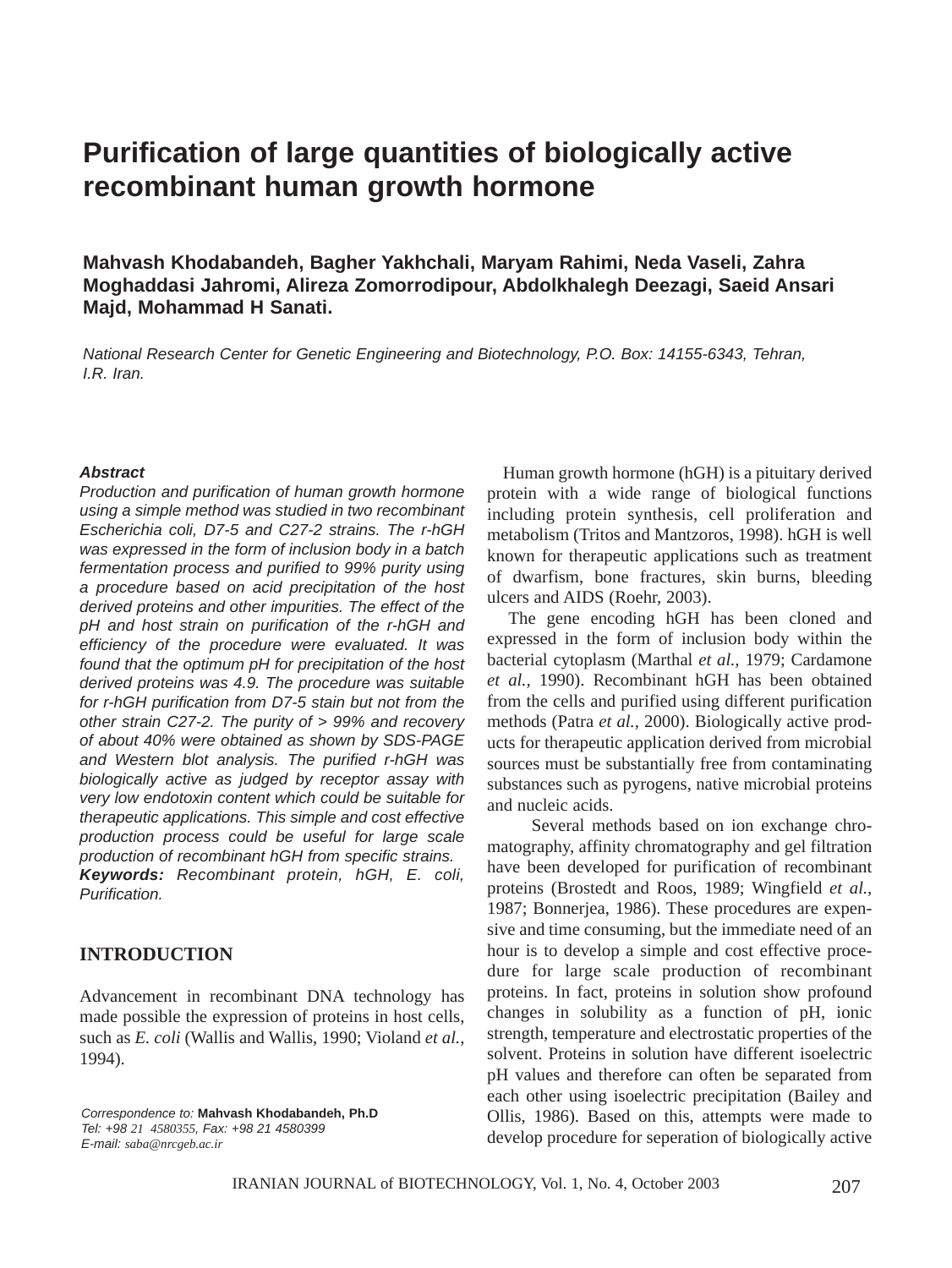r-hGH from refolded proteins by selective precipitation of host-derived impurities together with dimmer and higher oligomers of hGH leaving the desired monomers in solution in a pilot scale which may be applicable in large scale production.

# **MATERIALS AND METHODS**

**Bacterial strains and media:** *E. coli* strains D7-5 carrying plasmids pGP1-2 (Tabor and Richardson, 1985) and pET23::hGH (Zomorrodipour *et al.,* 2003) and C27-2 harboring plasmid pQE30::hGH with  $DH5\alpha$  and TG1 strains as hosts were used for cloning r-hGH gene. The plasmids constructs; pET23::hGH and pQE30::hGH contained cDNA of human growth hormone under the control of T7 and T5 promoters respectively and an ampicillin resistance gene. Plasmid pGP1-2 contained T7 RNA polymerase and a kanamycin resistance gene. The strains were stored at -20ºC and -70ºC in LB with 15% and 30% glycerol respectively. The seed and fermentation media which were optimized using Taguchi statistical method (H medium) consisted of (g/l):  $Na<sub>2</sub>HPO<sub>4</sub>$ , 12.8; KH<sub>2</sub>PO<sub>4</sub>, 3; NaCl, 0.5; NH<sub>4</sub>Cl, 1; MgSO<sub>4</sub>, 7H<sub>2</sub>O, 0.24; Peptone, 15; yeast extract, 8; glycerol, 20 and 1 ml trace elements consisted of (gr) FeSO<sub>4</sub>. 7H<sub>2</sub>O, 10; CaCl<sub>2</sub>.  $2H_2O$ , 2;  $ZnSO_4$ . 7 $H_2O$ , 2.2;  $MnSO_4$ . 7 $H_2O$ , 0.5; CuSO<sub>4</sub>. 5H<sub>2</sub>O, 1; (NH<sub>4</sub>) Mo<sub>7</sub>O<sub>24</sub>. 4H<sub>2</sub>O, 0.1;  $Na<sub>2</sub>B<sub>4</sub>O<sub>7</sub>$ . 10 H<sub>2</sub>O, 0.02. The pH of the medium was adjusted to 6.9.  $MgSO<sub>4</sub>$ .7H<sub>2</sub>O was sterilized separately and then added to the fermentation medium.

**Batch fermentation:** Seed culture for fermentation was prepared by inoculating a single colony in 100 ml of H medium containing kanamycin (30 µg/ml) and /or ampicillin (100 µg/ml). Flasks were incubated overnight at 30ºC under shaking condition at 200 rpm on an orbital shaker. Laboratory fermentation was carried out in a 6.3 L (5 L working volume) fermentor (Bioflo. III New Brunswick Scientific, USA). The fermentor was equipped with a built-in controller for pH, temperature, agitation, DO (dissolved oxygen), and peristaltic pumps for base and acid addition. The fermentation was carried out at pH of 6.9 and temperature was set to 30ºC. Agitation speed (500-900 rpm) was automatically feed-back controlled based on dissolved oxygen (DO) at a set point of 30% of air saturation. The DO concentration was controlled automatically alley of the agitation speed up to 900 rpm followed by addition of a mixture of air and pure oxygen (when necessary) to maintain the relative dissolved oxygen above 30% of air saturation. Trace elements and salt solutions were sterilized separately and added into the fermentor before inoculation with 5% (V/V) of the seed culture.

**Isolation of inclusion bodies:** The cells from the fermentation medium were suspended in lysis buffer (50 mM EDTA, 50 mM Tris, 0.1% Triton X-100) and disrupted with a homogenizer (Niro Soavi S.P.A, Italy) twice at 6000 psi, in order to release the inclusion bodies and make them available for recovery by centrifugation at 11800 g for 30 min at 4ºC. The pellet was dissolved in a denaturing solution (8 M urea, pH 10.5) for 16 h. Centrifugation was carried out at 11800 g for 30 min at 4ºC and the supernatant was used for further purification (Hagei *et al.,* 1971).

**Refolding:** Proteins were refolded by dilution of original solution (8 M urea) to 4 M urea and the urea concentration was further decreased by ultrafiltration using a Millipore 10 kDa limiting membrane.

**Isoelectric precipitation:** After diafiltration, HCl (1 N) was added slowly to the solution, in order to adjust the pH was at 4.9. Suspension was centrifuged at 75000 g, at 4ºC for 45 min. Then the pH of the supernatant was adjusted at 7 by 1 N NaOH.

**Assessment of r-hGH purity:** The purity of r-hGH was confirmed by SDS-PAGE and Western blot technique using specific antibody against hGH produced in rabbits. SDS-PAGE was carried out as described by Lammeli, 1970. Destined gels were scanned by densitometric gel scanner (Pharmacia Ultra scan XL) and the ratio of each protein was determined by calculating the area under the peaks.

**Size exclusion chromatography:** Size exclusion chromatography was used for determination of the ratio of monomer, dimmer and higher oligomers (Nielsen *et al.*, 1991). A stainless steel column (300  $\times$ 7.5 mm internal diamention) packed with hydrophilic silica gel suitable for fractionation of globular proteins in the molecular mass ranging from 5 to 25 kDa was used for chromatography.

**Receptor assay:** The biological activity of r-hGH was evaluated using radiolabeled receptor assay (Jesse, 1976) with some modifications. For this purpose human lymphocyte cell line IM-9 (ATCC, CCL159)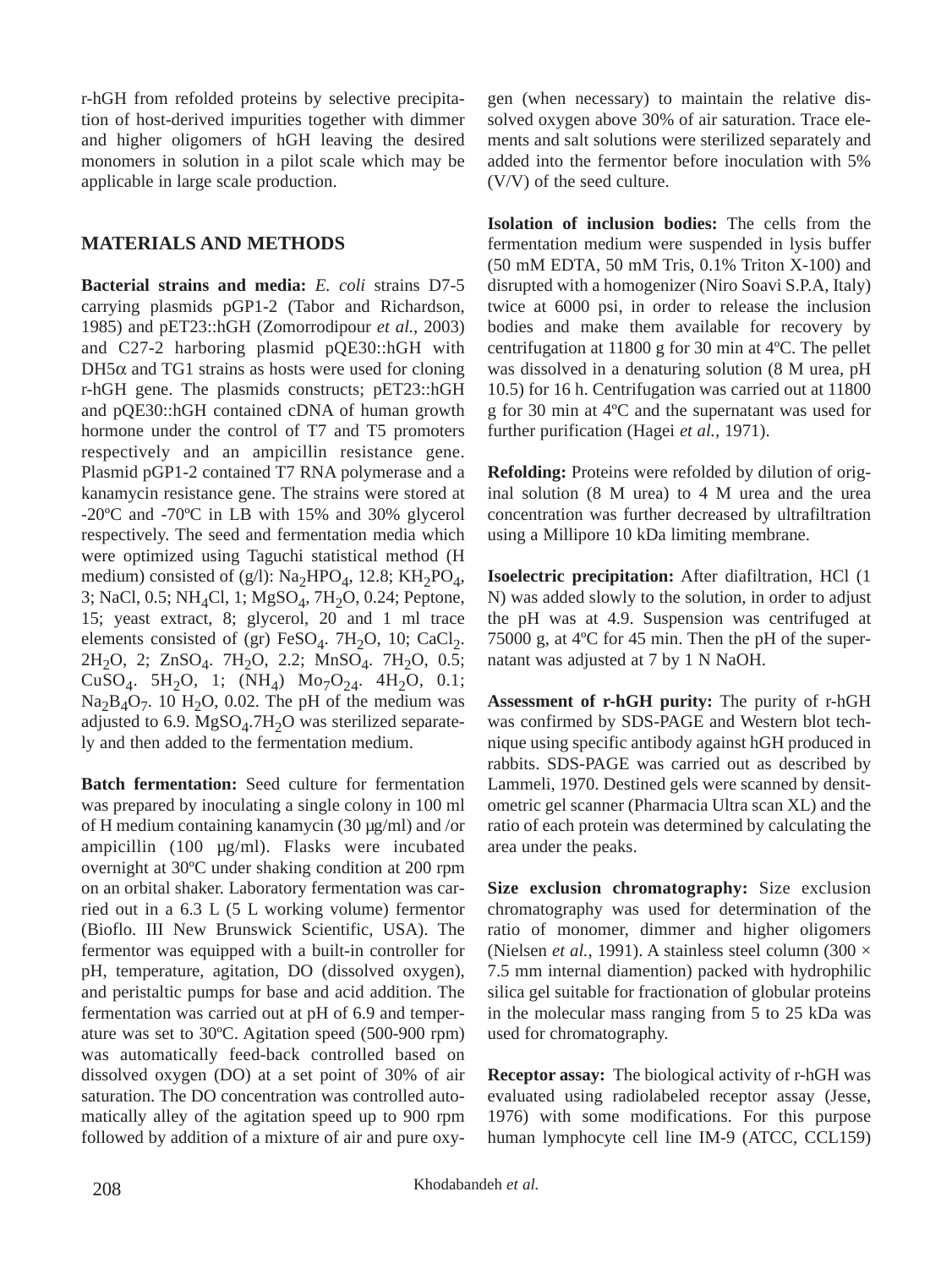was cultured in RPMI-1640 containing 10% of Fetal Calf Serum (FCS). Briefly, the cells were subcultured in a medium containing 100 mM HEPES, pH 7.0. The cells were separated from the medium by centrifugation and washed twice with assay buffer (100 mM HEPES, 120 mM NaCl, 1.2 mM  $MgSO<sub>4</sub>$ , 2.5 mM KCl, 15 mM sodium acetate, 10 mM glucose, 1 mM EDTA, 10 mg/l bovine serum albumin, pH 7.0). The cells  $(1\times10^7)$  were incubated with increasing concentrations of non-labeled hGH and constant concentration of  $I^{125}$  labeled hGH for 2 h at room temperature. After 3 washings of the cells with assay buffer, the radioactivity was counted using a gamma counter (Wallace, LKB).

**Endotoxin content:** The level of endotoxin was determined using the Limulus Amebocyte Lysate clotting Assay kit (Pyromed Co, U.S.A.). Following the procedure provided by the manufacturer.

## **RESULTS**

The D7-5 strain is a heat inducible strain and expression of the r-hGH is under the control of the phage T7 RNA polymerase/promoter system. In C27-2 strain the hGH gene is under the control of the T5 promoter and could be induced by Isopropyl-β-D- thiogalactosidase (IPTG). Both strains have a high expression rate at 30ºC without inducer (Zomorrodipour *et al.,* 2003). Accordingly, production of r-hGH in these clones was performed in batch fermentation. Fermentation was carried out in H medium at 30ºC, pH 6.9 and dissolved oxygen (DO) of 30% of air saturation for 12-13 h. Under these conditions a cell dry weight of 15 g/l  $(OD_{550} = 30)$  was obtained.

Extraction and purification of the r-hGH from these strains was carried out in a pilot plant. The purification was based on the acid precipitation of the host derived proteins in the isoelectric point (PI) of the r-hGH. The PI of the recombinant growth hormone was determined by isoelectric focusing electrophoresis which was 4.9-5 (data not shown). Based on the PI of the r-hGH, a series of experiments were conducted to evaluate the effect of the pH on the removal of the host derived proteins. The inclusion body was dissolved and the proteins in the solution were refolded at pH 8.5 overnight. Decreasing the pH of the solution to a pH end point less than 5 resulted in precipitation of the host proteins leaving the r-hGH in solution. The optimum pH for the purification of the r-hGH was achieved by examination of a range of pH from 4.7 to 5.2 (Fig. 1).

The electrophoretic pattern of the recovered r-hGH in different pH (4.7 to 5.2) as shown in figure 1. Part of the r-hGH remained in the supernatant as soluble protein and the rest of the proteins was precipitate as insoluble. Evaluation of the soluble and insoluble phases in each pH, showed that the highest purity (99%) and recovery was obtained at pH 4.9 as judged by SDS-PAGE after scanning the gel by densitometry (Table 1). The purified solution from D7-5 strain comprises at least 97% hGH monomer and about 2% of oligomers and bacterial residues (Table 2). Figure 2



**Figure 1**. SDS-PAGE analysis of the purified r-hGH based on pH precipitation using different pHs. Lane 1- Inclusion body after refolding, Lane 2- Supernatant in pH 4.7, Lane 3- Pellet in pH 4.7, Lane 4- Supernatant in pH 4.8, Lane 5- Pellet in pH 4.8, Lane 6- supernatant in pH 4.9, Lane 7- Pellet in pH 4.9, Lane 8- supernatant in pH 5, Lane 9- Pellet in pH 5, Lane 10- Supernatant in pH 5.1, Lane 11- pellet in pH 5.1, Lane 12- Supernatant in pH 5.2 Lane 13- pellet in pH 5.2, Lane 14- hGH standard and Lane 15- MW-Standard.

IRANIAN JOURNAL of BIOTECHNOLOGY, Vol. 1, No. 4, October 2003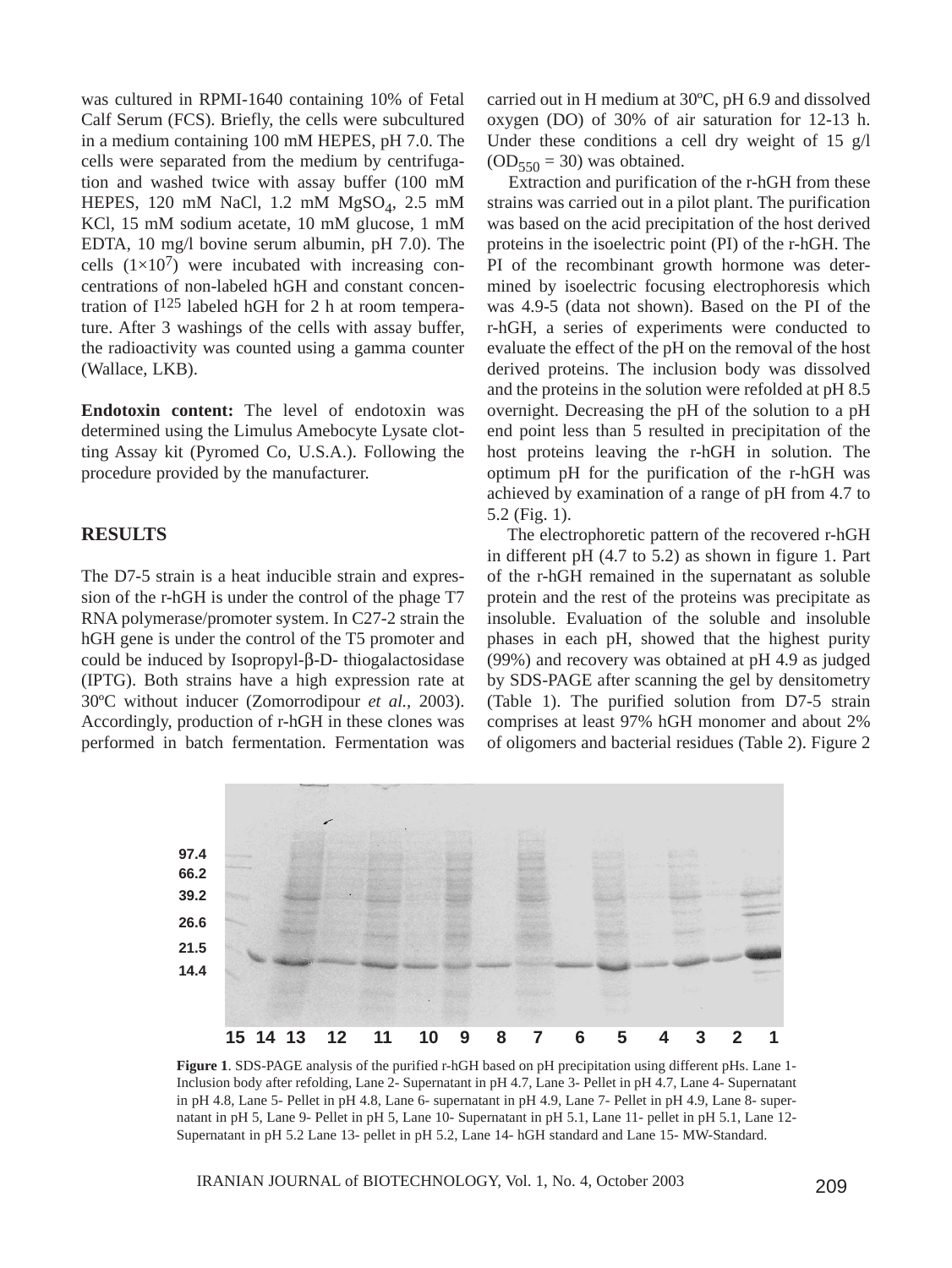**Table 1:** The product yield in different feed stock.

| vН                         |  | 40. | 5.0 | المتوقف | تتدمد |
|----------------------------|--|-----|-----|---------|-------|
| Purified r-hGH monomer (%) |  | oc  |     |         |       |

| <b>Strain</b> | hGH<br>expression<br>$(\%)$ | Total<br>protein, in<br>IB(mg/l) | hGH<br>purity $(\%)$ | <b>Final purified</b><br>protein (mg/l) | <b>Efficiency</b><br>(%) | Monomer<br>(%) | Dimmer and<br>polymer $(\% )$ |
|---------------|-----------------------------|----------------------------------|----------------------|-----------------------------------------|--------------------------|----------------|-------------------------------|
| $D7-5$        | $30\pm1.5$                  | $310+7$                          | 98±1.9               | $124 \pm 6.9$                           | 40±1.9                   | $97+2.7$       | $2 \pm 1.1$                   |
| $C27-2$       | $20 \pm 1.02$               | $300+9.7$                        | 30±1.02              | $31 \pm 1.02$                           | $10\pm0.3$               | $45\pm2.6$     | $34\pm 6.2$                   |

**Table 2:** Purification efficiency of r-hGH produced in two E. coli strains..



**Figure 2**. SDS-PAGE analysis of the samples of sequential purification steps. Lane 1- Crude *E. coli* (D7-5) lysate after homogenization, Lane 2- Inclusion body after solubilization and refolding. Lane, 3- Pellet after pH changing, Lane 4- Supernatant after pH changing, Lane 5- Standard growth hormone, Lane 6- Standard M.W. Marker.

shows the SDS-PAGE analysis of the purification step of the r-hGH from D7-5 strain. In the primary step of the purification, the solution resulting from the and refolding of the IB contains a mixture of r-hGH and bacterial proteins.

However similar results were not obtained for C27-2 strain and the oligomers content of the final product was also higher (34% versus 2% in case of D7-5).

Purified hormone from D7-5 strain was identified by r-hGH specific polyclonal antibody. Western blot

analysis showed a related band similar to the commercial r-hGH (Fig. 3). Bioactivity assay of the purified hormone and its comparison with standard r-hGH (NOVO nordisk, Demark) showed that the two proteins are identical. Biological activity of the purified hormone, after 6 months storage at 4ºC remained unchanged (Fig. 4) which indicates the stability of the protein. The level of the endotoxin was less than 5 IU/mg of protein which is acceptable for therapeutic applications.

# **DISCUSSION**

Most of the biotechnology products are proteins which must be prepared in large quantities in purified form. The degree of purity required for injectable proteins is very important. The desirable protein must be separated from other proteins, nucleic acids, carbohydrates, lipids or any other material in the sample. In addition to purity, the protein product must retain its biological activity. This forces the use of very robust purification processes that may be not the very best methods that could be used to purify the protein. Method that works exquisitely in a research laboratory may fail miserably on the production floor where it must be scaled up and reproduced exactly each time. Therefore to purify proteins we made use of their inherent similarities and differences. Protein similarity is used to purify them away from the other non-protein contaminants and differences are used to purify one protein from another. Different methods are used to separate the proteins in a complex solution such as those produced by bursting cells of *E. coli* to get a recombinant pro-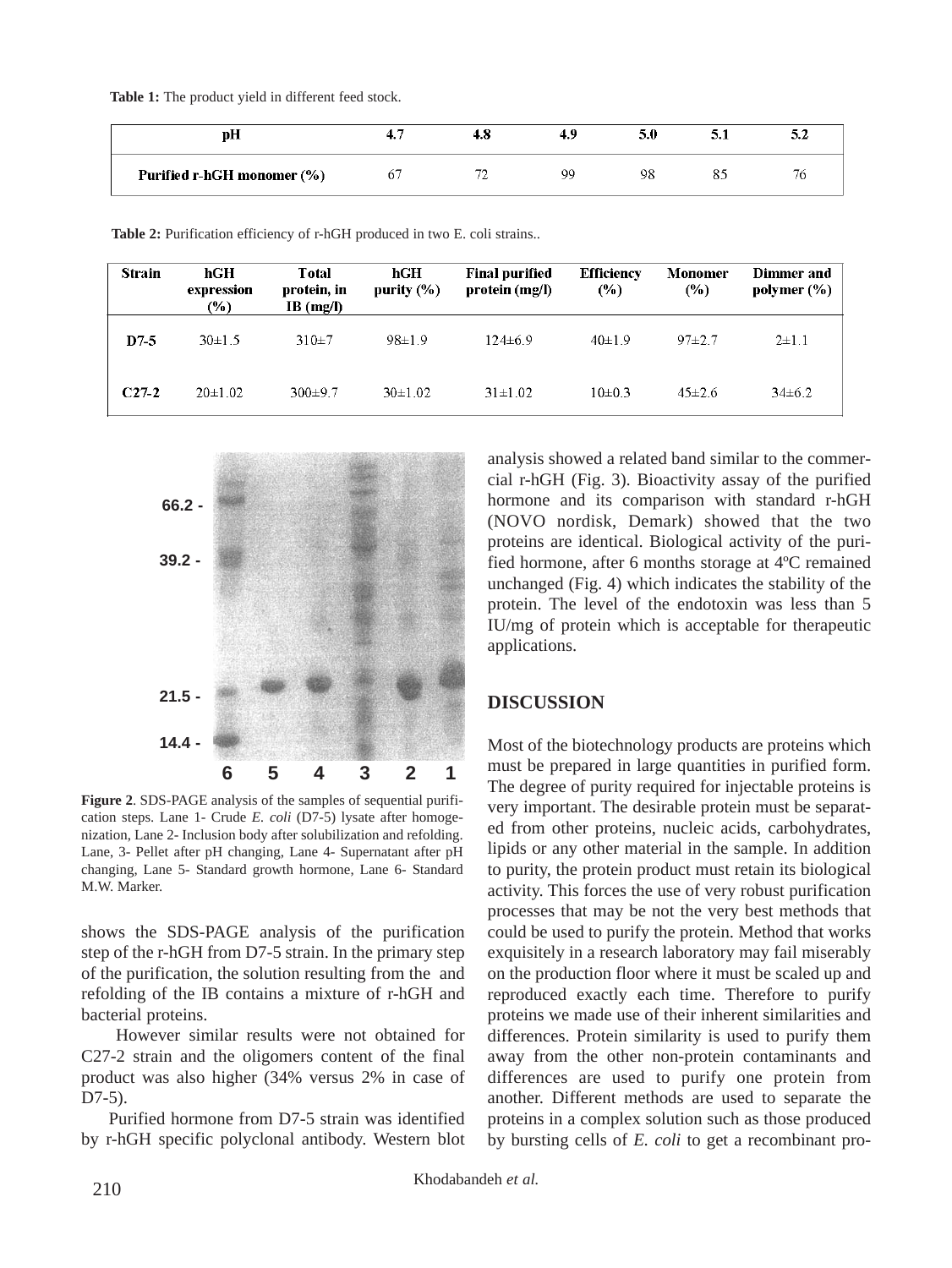

**Figure 3**. Western blot analysis of purified hGH. 1- hGH standard, 2- hGH purified by pH precipitation.

tein. In some cases we can make our job easier by attaching a fusion "tag" to the protein, but this is not allowed for injectable proteins.

In this study two recombinant *E. coli* expressing rhGH with different genetic structure were used to evaluate a simple purification procedure in pilot scale. The r-hGH was accumulated as inclusion bodies in *E. coli* and was obtained to more than 50% purity by homogenizing the cells. The purity and homogeneity of the rhGH inclusion body preparation was in agreement with the proposed composition of the inclusion bodies that they are found due to specific aggregation of single protein (Speed *et al.,* 1996).

As the inclusion bodies consisted of mostly r-hGH, solubilization and refolding were carried out before further purification. High concentration of urea, being strong denaturant and solubilizing agent, enhanced solubilization of the r-hGH from the inclusion bodies indicating that the hydrophobic interaction is probably the most dominant force for aggregation of proteins during high level expression.

The use of *E. coli* expression system has some limitations such as the difficulties associated with purification of recombinant protein from several host proteins. To improve purification and yield of the recombinant proteins, different procedures including fusion systems have been employed and some proteins such as r-hGH were purified by a single step affinity chromatography (Neidhardt and Luther, 1992). But in these systems the fusion partner contributes part of the total mass of the fusion protein and could be highly immunogenic. So a simple procedure for purification



**Figure 4**. Radio Receptor Assay of purified hGH with IM-9 cell lines. Different concentrations of non-labeled hGH and 50 ng/ml of I125 hGH incubated with IM-9 cells for 2 h at 30ºC.

of high quality r-hGH in large scale is needed. In present work we have developed a practical procedure which employs a single step purification of r-hGH expressed in *E. coli*. This purification process is based on the finding that hGH monomers and oligomers posses overlapped isoelectric points (Brostedt and Roos, 1988) and may nevertheless be separated by selective precipitation over a narrow pH range. It has been shown that effective separation of hGH monomers from oligomers by precipitation is possible even though the PI of these proteins lying in overlapping ranges (Scopes, 1987). The optimum pH endpoint value must be determined individually for each protein batch which depends on many factors such as the ratio of the monomers to the oligomers of the protein and the amount of host proteins in different strains (Puri and Cardamone, 1992).

Previous works indicated that the quality and concentration of feed stock are very important. High concentration of proteins in the solution affects the subsequent purification steps of hGH monomers which may be due to higher levels of oligomers or other impurities leading to lower purification yield (Frazier and Konishi, 1990). Feed stock quality and the efficiency of the precipitation process may be improved, in some cases, by additional washings of inclusion bodies prior to the solubilization and refolding of the proteins. Solubilization and folding steps should be carried out under conditions that maximize monomer yield and minimize the oligomers and other undesirable components (Charman *et al.,* 1993). The most important objective in production of recombinant proteins is to